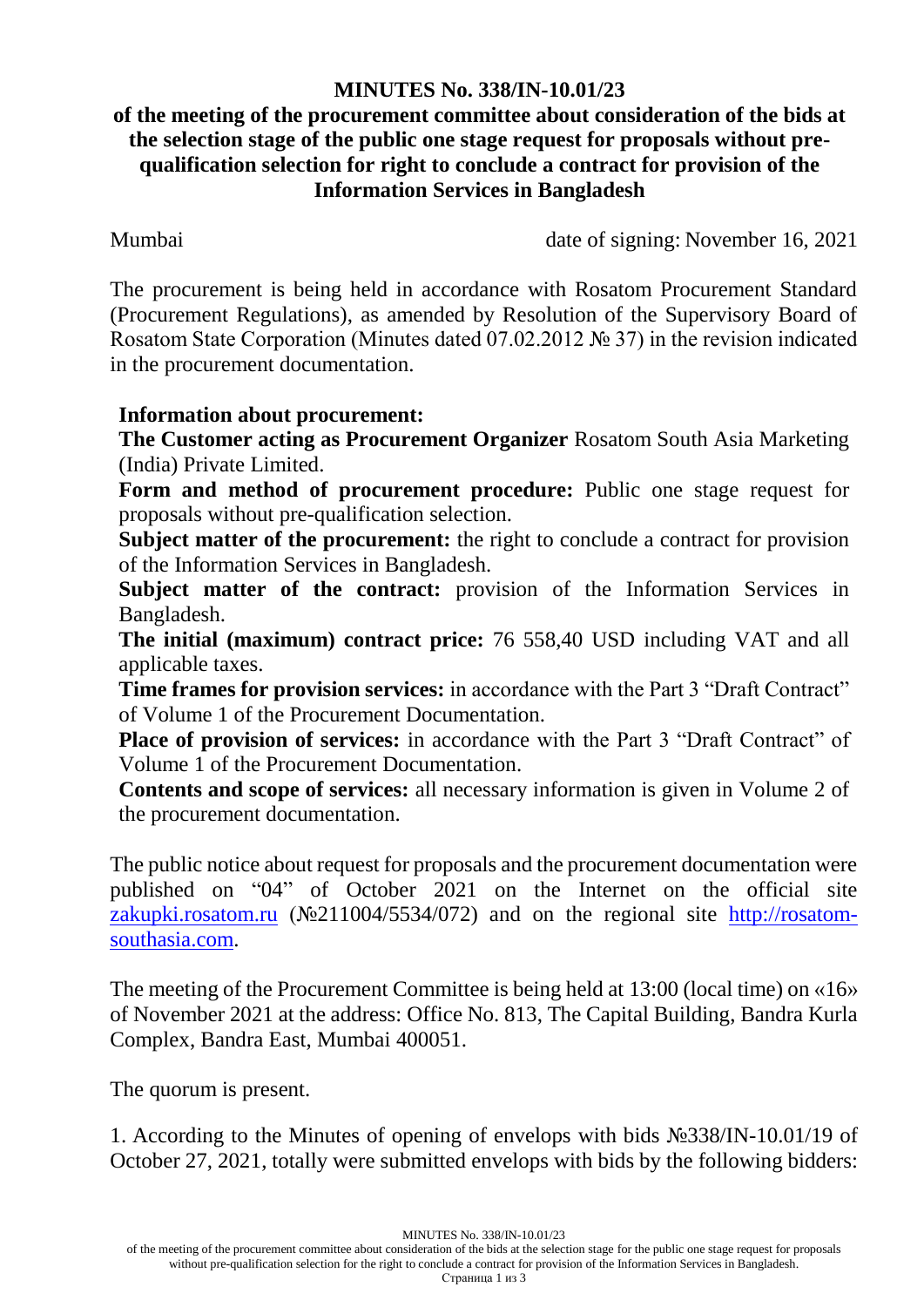| $N2$ as per<br>envelopes<br>register | Name of participant of<br>public request for<br>proposals | Registered and actual<br>address of participant of<br>public request for<br>proposals                                                                      | Price of bid proposed by<br>participant of public<br>request for proposals;<br>Date and time of<br>submission the bid                             |
|--------------------------------------|-----------------------------------------------------------|------------------------------------------------------------------------------------------------------------------------------------------------------------|---------------------------------------------------------------------------------------------------------------------------------------------------|
| 1                                    | Torque<br>Communications<br>Private Limited.              | Legal address: Suraj<br>Plaza, 3rd Floor,<br>Najafgarh-Kapashera<br>Road, Khasra No-335/03                                                                 | Price of the bid:<br>65.136,00 USD<br>including VAT and all<br>applicable taxes                                                                   |
|                                      |                                                           | (opt. PNB) Bijwasan,<br>New Delhi 110061<br>Actual address: Plot No<br>$892,1st$ Floor, Udyog<br>Vihar Phase I, Gurugram<br>122016, Haryana, India.        | Date and time of<br>submission the bid:<br>21.10.2021 12:00 noon                                                                                  |
| $\overline{2}$                       | Triune Pte Ltd.                                           | Legal address: City Heart<br>$(10th$ Floor), 67, Naya<br>Paltan, Dhaka.<br><b>Actual address: City</b><br>Heart $(10th$ Floor), 67,<br>Naya Paltan, Dhaka. | Price of the bid:<br>72.098,00 USD<br>including VAT and all<br>applicable taxes<br>Date and time of<br>submission the bid:<br>26.10.2021 14:00 pm |

2. According to the Minutes of the procurement committee meeting about consideration of the bids at the selection stage №338/IN-10.01/21 of November 8, 2021, the Procurement Committee made the follow decisions:

2.1. To admit the bidder Torque Communications Private Limited who meets the requirements established by the procurement documentation and who submitted the bid that meets the requirements established by the procurement documentation, to further participation in the request for proposals.

2.2. On the basis of clause 7.6 of Part 1 of Annex 12 of the Rosatom Procurement Standard (RPMS) and clause 8.5 of Part 2 of Volume 1 of the Procurement documentation:

2.2.1. To send to the procurement bidder Triune Pte Ltd a request for missing documents.

2.3. To extend of the term of consideration of the bids at the selection and evaluation stages:

2.3.1. The selection stage: no later than November 19, 2021.

MINUTES No. 338/IN-10.01/23